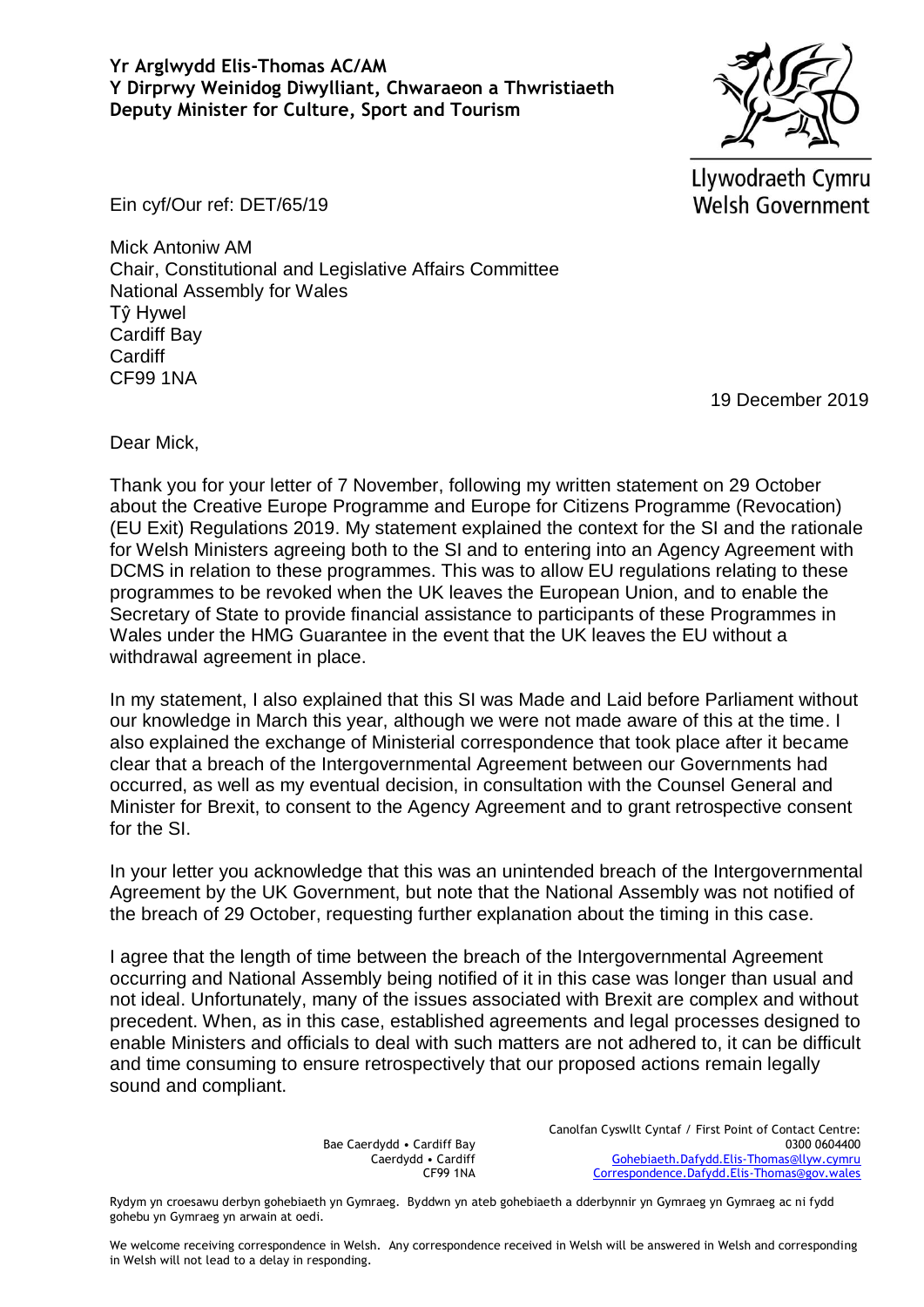Our priority throughout this process, necessitated by the SI, has been to ensure that a legal mechanism was put in place to allow Creative Europe and Europe for Citizens recipients in Wales who may be entitled to funding under the HMG Guarantee to receive it promptly, without disadvantage. It was also critical to ensure that this mechanism properly respects the devolution settlement and causes no diminishment to the power of Welsh Ministers.

In these circumstances, the Counsel General and I took the view that it was not sufficient simply to write to Assembly Members about the breach of the Intergovernmental Agreement; we should also be able to assure Members that there were no ongoing legal issues as a result and that an appropriate mechanism to protect Welsh funding recipients had been agreed.

I hope you will accept my assurance that my written statement was made as soon as possible once I was able to confirm and explain all of the above.

For your information, I have attached at Annex 1 a timeline of key events during the course of this work.

 $\beta.66 - 1$ 

**Yr Arglwydd Elis-Thomas AC/AM** Y Dirprwy Weinidog Diwylliant, Chwaraeon a Thwristiaeth

Deputy Minister for Culture, Sport and Tourism